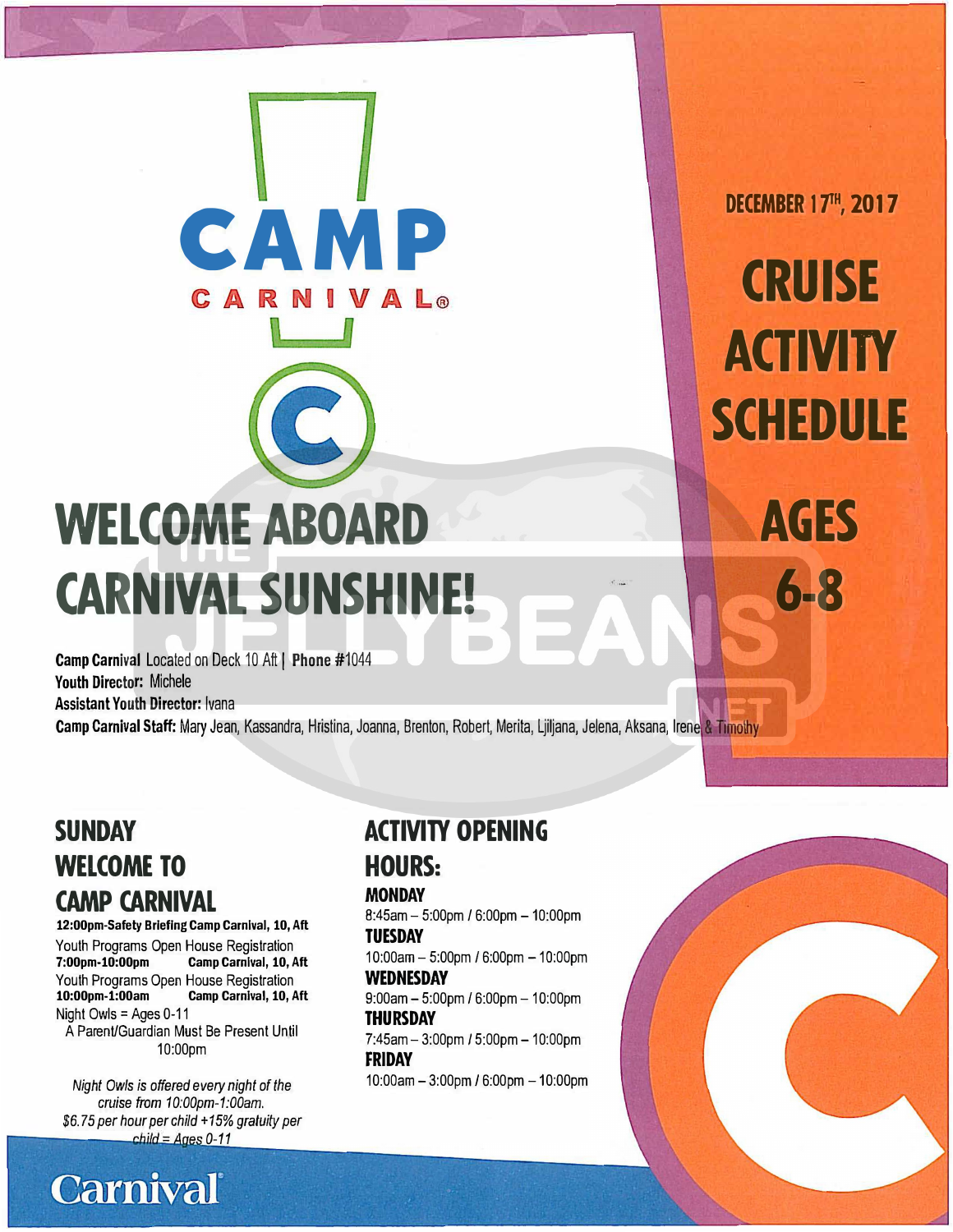### **MONDAY 9:00AM-4:30PM WELCOME TO NASSAU**

#### **8:45am-9:30am Camp Carnival**  All Aboard Camp Opening **9:30pm-10:00pm Camp Carnival**  Games - Who Am I & Zip/Zap **10:00am-11:00pm Camp Camp Carnival** Arts & Crafts - Sun Catchers **11:00pm-11:SOpm Camp Carnival**  Active – Giant Cup Stack Races, Hula Challenge & Balloon Stomp<br>12:00pm-12:50pm<br>Lido Deck Restaurant **12:00pm-12:SOpm Lido Deck Restaurant**  Kid's Lunch (Ages 2-11) **1:00pm-5:00pm Camp Carnival**  Kid's Choice (Ages 0-11) *Activity may include facepaint*  **5:00pm-6:00pm Camp Carnival**  Family Program - Family Free Play (An adult must be Present) **Camp Carnival** Kid's Dinner (Ages 2-11)

Menu: *Plain Penne Pasta, Tomato Sauce, Meatballs, Mixed Veggies, Dinner* Ro/ls, *Grapes* & *Cup Cakes for Dessert!* 

**7:00pm-8:00pm Camp Carnival**  Active - Kid's Celebration

**8:00pm-10:00pm Camp Carnival Camp Carnival** 

Themed Evening Program: Pirate Night **10:00pm-1:00am Camp Camp Camp Camp Camp** 

Night Owls = Ages 0-11 *(\$6. 75 per hour per child+ 15% gratuity per child) Hey Kids! The fun doesn't stop just because* it's *nighttime! Our Night Owls' nights include video* games, movies, *board games. And just about everything in-between* 

### **TUESDAY FUN DAY AT SEA**

| 10:00am-10:30am                                                                                                                             | <b>Camp Carnival</b>        |
|---------------------------------------------------------------------------------------------------------------------------------------------|-----------------------------|
| All Aboard Camp Opening                                                                                                                     |                             |
| 10:30am-11:00am                                                                                                                             | <b>Camp Carnival</b>        |
| Kid's Choice                                                                                                                                |                             |
| 11:00am-11:30pm                                                                                                                             | <b>Camp Carnival</b>        |
| Abracadabra                                                                                                                                 |                             |
| Get ready to say "How'd you do that?"                                                                                                       |                             |
| Come see the magician and be prepared to be amazed!                                                                                         |                             |
| 11:30am-12:00pm                                                                                                                             | <b>Camp Carnival</b>        |
| Entertainment Programing - Holiday Show Rehearsal                                                                                           |                             |
| 12:00pm-12:30pm                                                                                                                             | <b>Camp Carnival</b>        |
| Science & Discovery - Camouflage                                                                                                            |                             |
| 12:30pm-1:30pm                                                                                                                              | <b>Camp Carnival</b>        |
| Games - Flinch, 21, True/False & more!                                                                                                      |                             |
| 1:30pm-3:30pm                                                                                                                               | <b>Camp Carnival</b>        |
| Kid's Choice (Ages 2-11)                                                                                                                    |                             |
| 2:00 <sub>pm</sub>                                                                                                                          | <b>Starts @ Ocean Plaza</b> |
| Seuss-a-palooza™ Parade (An adult must be present)                                                                                          |                             |
| 2:15 <sub>pm</sub>                                                                                                                          | <b>Liquid Lounge</b>        |
| Seuss-a-palooza <sup>™</sup> Story Time (An adult must be present)                                                                          |                             |
| Join your favorite Dr. Seuss characters for a whimsical parade and                                                                          |                             |
| memorable story reading of Dr. Seuss's beloved book, "Horton Hears A<br>Who," hosted by your Cruise Director with character appearances and |                             |
| audience participation. Adult supervision required for both events.                                                                         |                             |
| 3:30pm-4:00pm                                                                                                                               | <b>Camp Carnival</b>        |
| Arts & Crafts - Beads and Holiday Creations                                                                                                 |                             |
| 4:00pm-5:00pm                                                                                                                               | <b>Camp Carnival</b>        |
| <b>Kid's Choice</b>                                                                                                                         |                             |
| 5:00pm-6:00pm                                                                                                                               | <b>Camp Carnival</b>        |
| Family Program - Family Free Play (An adult must be Present)                                                                                |                             |
| 6:00pm-7:00pm                                                                                                                               | <b>Camp Carnival</b>        |
| Kid's Dinner (Ages 2-11)                                                                                                                    |                             |
| Menu: Cheese Quesadillas, Chicken & Cheese Quesadillas, Broccoli, White                                                                     |                             |
| Rice, Apple Slices & Sugar Cookies for Dessert!                                                                                             |                             |
| 7:00pm-7:30pm                                                                                                                               | <b>Camp Carnival</b>        |
| All Aboard Camp Opening - Holiday Show Rehearsal                                                                                            |                             |
| 7:30pm-8:00pm                                                                                                                               | <b>Camp Carnival</b>        |
| <b>Kid's Choice</b>                                                                                                                         |                             |
| 8:00pm-10:00pm                                                                                                                              | <b>Camp Carnival</b>        |
| Themed Evening Program: Caribbean Festival                                                                                                  |                             |
| 10:00pm-1:00am                                                                                                                              | <b>Camp Carnival</b>        |
| Night Owls = Ages $0-11$ (\$6.75 per hour per child + 15% gratuity per child)                                                               |                             |
| Hey Kids! The fun doesn't stop just because it's nighttime! Our Night Owls'                                                                 |                             |

*nights include video games, movies, board games. And just about everything in-between*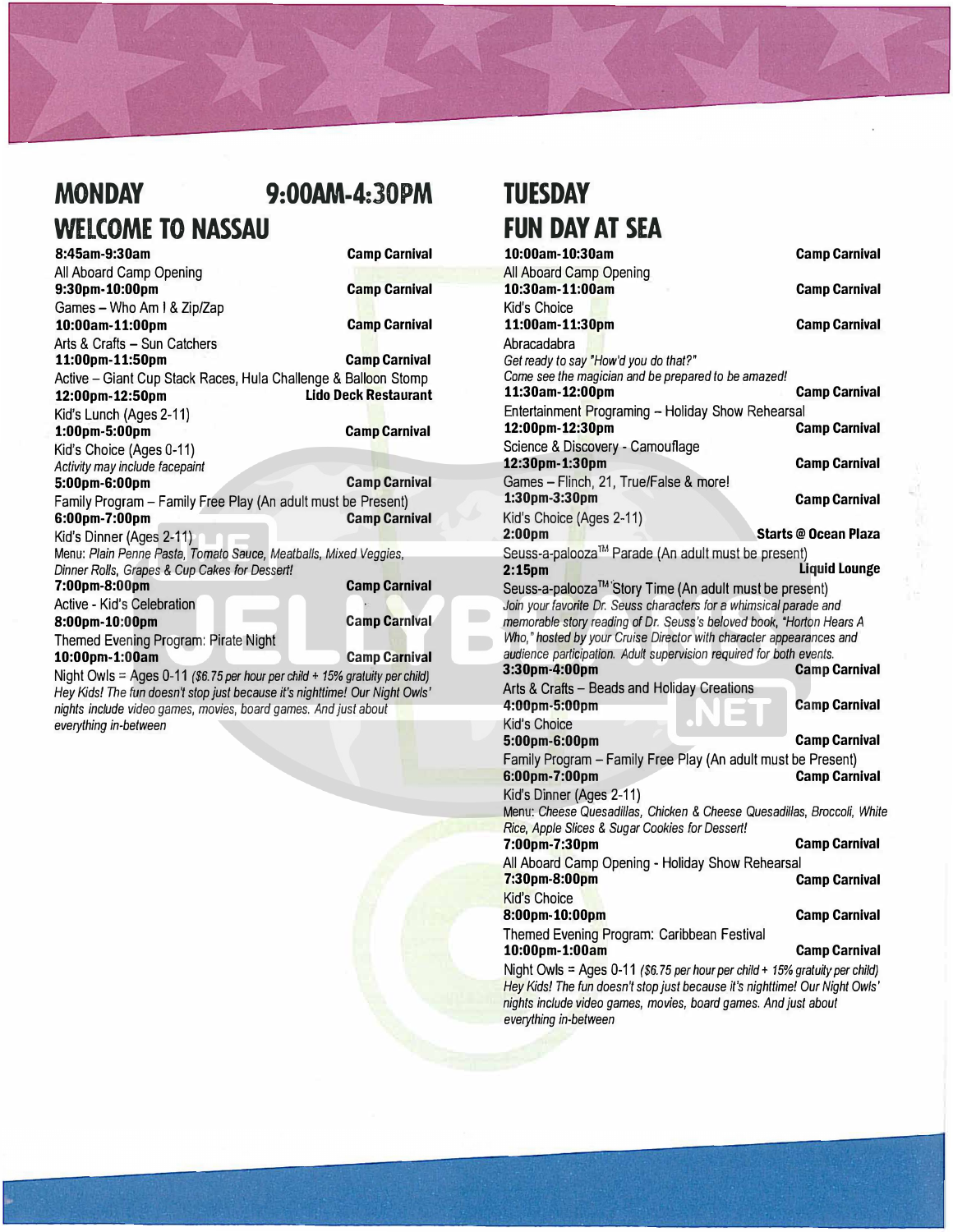### **WEDNESDAY 9:30AM-S:OOPM WELCOME TO AMBER COVE**

 $\sum_{i=1}^{n}$ 

**9:00am-9:30am Camp Carnival** 

**7** 

All Aboard Camp Opening **9:30am-10:30am Camp Carnival**  Games - Charades, Twister Challenge, Poison Frog & more!<br>10:30pm-11:30pm<br>Camp Carnival 10:30pm-11:30pm Arts & Crafts - Spin Art **11:30pm-11:50pm Camp Carnival**  Games - Yes/No Game **12:00pm-12:SOpm Lido Deck Restaurant**  Kid's Lunch (Ages 2-11) **1:00pm-5:00pm Camp Carnival**  Kid's Choice (Ages 0-11) *Activity may include facepaint*  **5:00pm-6:00pm Camp Carnival** Family Program – Family Free Play (An adult must be Present)<br>5:00pm-6:00pm **5:00pm-6:00pm Camp Carnival**  Family Program - Glitter Tattoos *An adult must be Present - Fees apply*  **Camp Carnival** Kid's Dinner (Ages 2-11) *Menu: Chicken Nuggets, Macaroni* & *Cheese, Kernel* Com, *Tator Tots Dessert: Watermelon* & *Chocolate Chip Cookies*  **7:00pm-7:30pm Camp Carnival** All Aboard Camp Opening - Holiday Show Rehearsal<br>7:30pm-8:00pm **Camp Carnival** Kid's Choice **8:00pm-10:00pm Camp Camp Carnival** Themed Evening Program: Rockstar Night **10:00pm-1:00am Camp Carnival**  The Great American Kid's Party= Ages 2-11 *(\$25.00 per party per child +15% gratuity per child) This party* is *the place to be! We have fun games, arts* & *crafts, great* 

*snacks and* of course, *dancing! Come checked in red, while* & *blue and party with us!* 

# **THURSDAY 8:00AM-3:30PM WELCOME TO GRAND TURK**

]

**7:45am-11:50pm Camp Carnival**  Kid's Choice (Ages 0-11) *Activity may include facepaint*  **12:00pm-12:SOpm Lido Deck Restaurant**  Kid's Lunch (Ages 2-11) **1:00pm-3:00pm Camp Carnival**  Kid's Choice (Ages 2-11) **3:30pm-4:30pm Ocean Plaza**  Build-A-Bear Workshop® at Sea Party *Your new furry friend is waiting at the most fun, fuzzy party ever on the sea! Join your Cruise Director for music, games and bring your new fuzzy friend to life! (Fees Apply) - An Adult must be present*  **5:00pm-5:SOpm Camp Carnival**  Kid's Choice<br>6:00pm-7:00pm **Camp Carnival** Kid's Dinner (Ages 2-11) *Menu: Grilled Cheese* & *Turkey Sandwich Or Grill Cheese Sandwiches, Raw Carrots With Ranch Dressing, Fried Mozzarella, Potato Wedges. Dessert: Orange Slices* & *Churro With Vanilla Sauce*  **7:00pm-7:30pm .· \_ Camp Carnival**  All Aboard Camp Opening - Holiday Show Rehearsal<br>7:30pm-8:00pm **Camp Carnival** Kid's Choice **8:00pm-10:00pm Camp Camp Camp Camival** Themed Evening Program: Color Wars **10:00pm-1:00am Camp Carnival**  Night Owls = Ages 0-11 *(\$6.75 per hour per child + 15% gratuity per child) Hey Kids! The fun doesn't stop just because it's nighttime! Our Night Owls'* 

*nights include video* games, *movies, board games. And just about* 

*everything in-between*